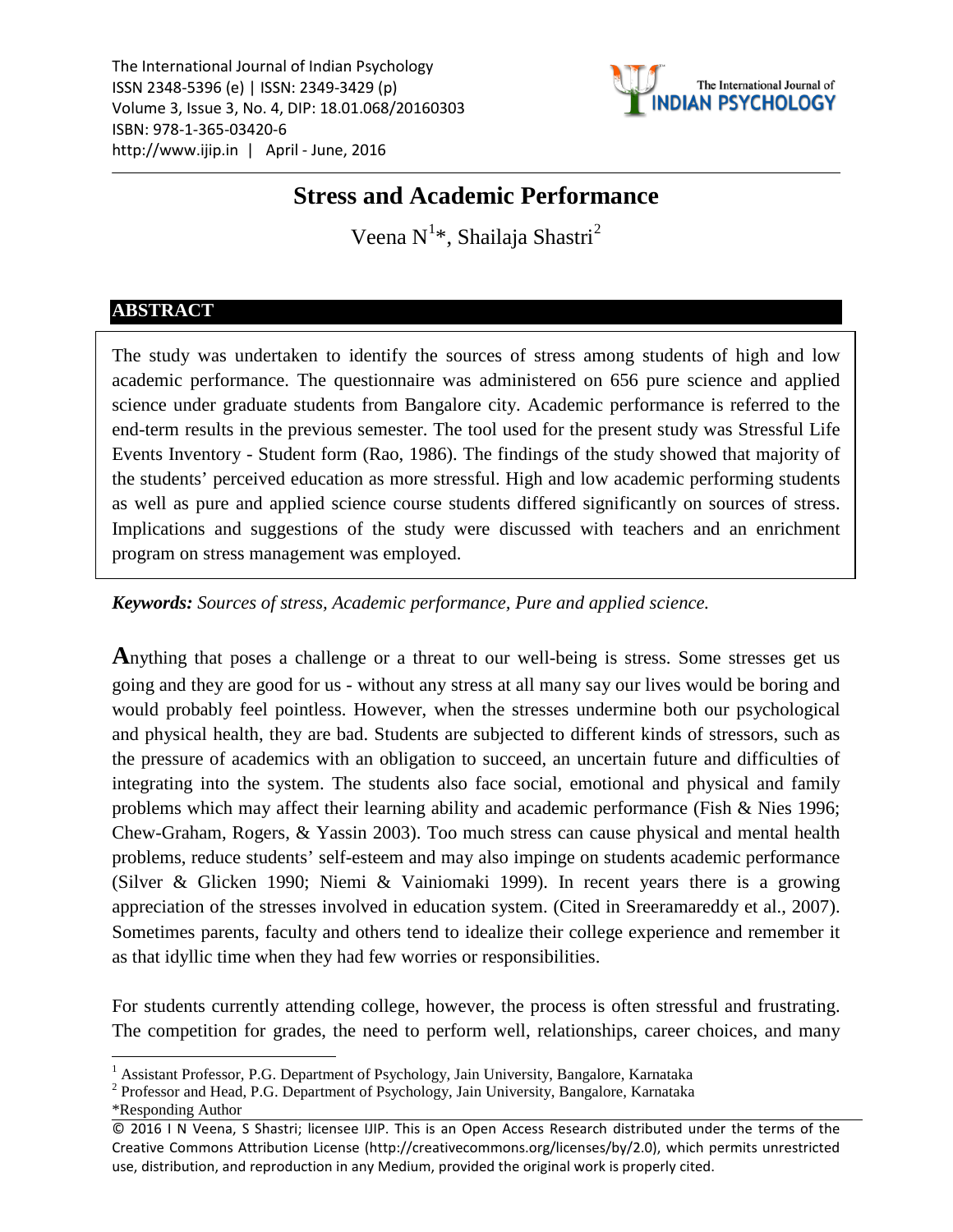other aspects of the college environment cause stress. Before condemning stress outright, we need to understand that stress is only harmful when it is excessive. Much of the stress that we all experience is helpful and stimulating. The challenges of life tend to be stressful and an attempt to avoid stress completely would lead to a rather boring existence. The problem comes when you experience too much stress. Although some stress reactions are part of deeper and more serious emotional problems, many are not, and can be handled with relatively simple counseling and stress-management techniques. The lifetime prevalence of depression, anxiety, and stress among adolescents and young adults around the world is currently estimated to range from 5% to 70%, with an Indian study reporting no depression among college going adolescents. [\(Sahoo &](http://www.ncbi.nlm.nih.gov/pubmed?term=Sahoo%20S%5BAuthor%5D&cauthor=true&cauthor_uid=21135643) Khess 2010).

Whitman et al., (1985) cites stressful events can be appraised by an individual as "challenging" or "threatening" (Lazarus 1966). When students appraise their education as a challenge, stress can bring them a sense of competence and an increased capacity to learn. When education is seen as a threat, however, stress can elicit feelings of helplessness and a foreboding sense of loss. A critical issue concerning stress among students is its effect on learning. The Yerkes-Dodson law (1908) postulates that individuals under low and high stress learn the least and that those under moderate stress learn the most. A field study and laboratory tests support the notion that excessive stress is harmful to students' performance. Some of the reasons why students perceive stress are time pressure and the need to perform well in the exams (Erkutlu & Chafra, 2006). Other reasons why stress can occur are the fear of academic failure (Kolko, 1980) too many assignments or the competitions with other students (Fairbrother & Warn 2003). Mainly the period before the exams is perceived as highly stressful by students (Nandamuri & Ch, 2011)**.** Stress leads to a detrimental academic performance at the university (Sloboda, 1990). Bennett (2003) reports a similar finding in his study and points out that stress is significantly correlated with poor academic performance. Elias, Ping & Abdullah,  $(2011)$  mentioned that studies show that especially undergraduate students have to handle the possible negative effects of stress concerning their academic achievements. (Cited in Rucker 2012).

As cited in Pfeiffer (2001), there have been many studies (Schafer, 1996; Fisher, 1994; Altmaier, 1983; Greenberg & Valletutti, 1980), which have reported strong relationship between stress and college students. Some individuals are more sensitive to some stressors than others; so, the person's characteristics and behavior patterns must be looked at to determine their importance and their vulnerability to stress. The experience of stress in humans is universal, but there are also marked individual differences in how stress is experienced. Stress has been known "to be the fuel the body uses to meet the challenges of our fast-paced modern life; for others, it is the aversive by-product of such a life" (Altmaier, 1983). Stress has been associated with major life events, daily life hassles, and changes in life. Stress is created by excessive environmental and internal demands that need constant effort and adjustment. One important factor to consider when researching stress is to explore which sources of stress are beneficial and which sources are detrimental (Ross et al., 1999). Some individuals are more sensitive or prone to some stressors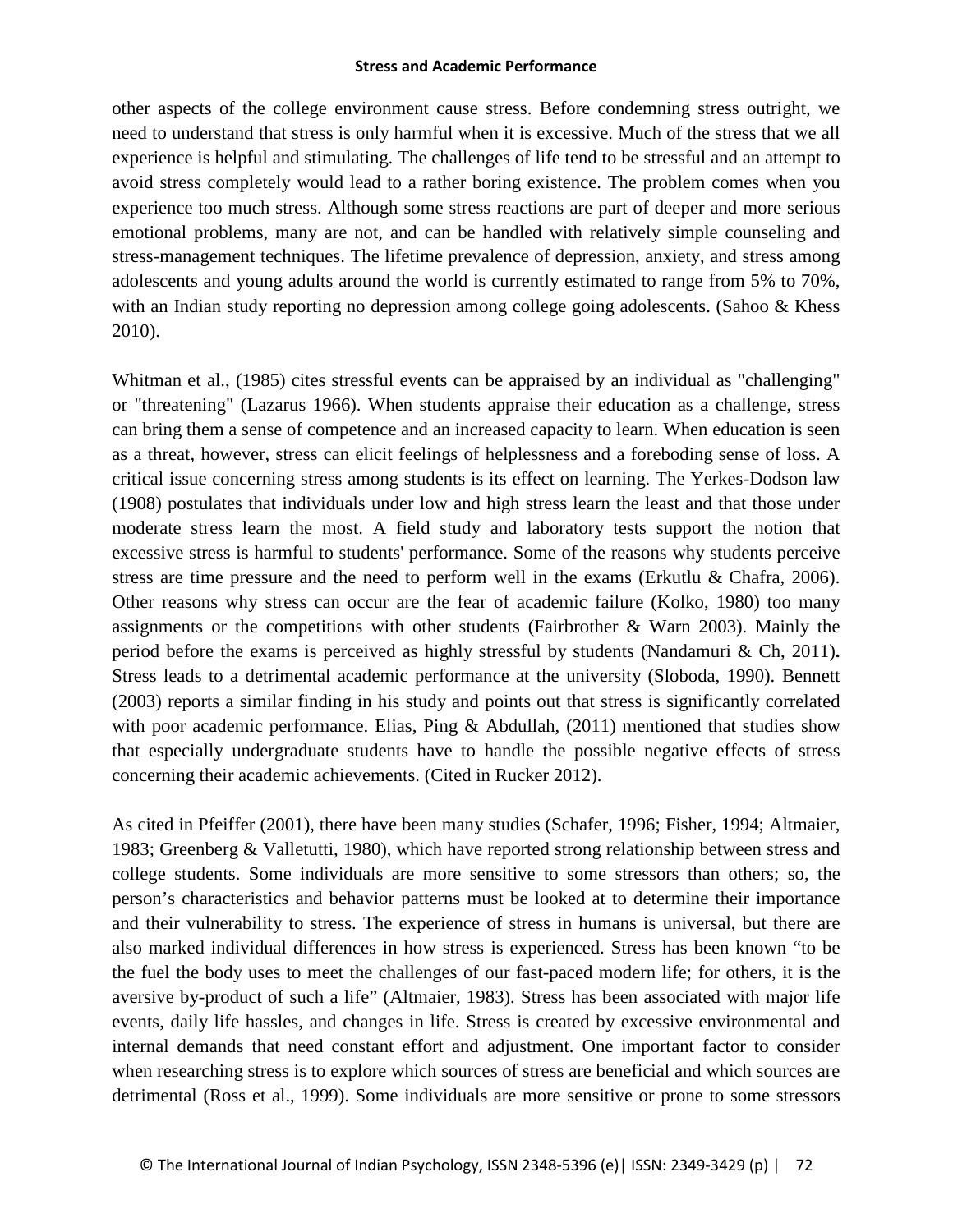than others. Stress is caused by environmental and internal demands that need to be adjusted continuously. These environmental and internal demands will vary from person to person. In 2006 NIMHANS study says 5,857 students committed suicide owing to exam stress. As cited in Petroff (2008) stress had a negative impact on academic success among college students (Andrews & Wilding, 2004; De Meuse, 1985; Shields, 2001; Struthers et al., 2000). Therefore the present study examined the sources of stress among college students in relation to academic performance, discipline/ course and gender in Bangalore city.

## *Objective of the Study*

The objectives of present study were as follows-

- To determine the differences between high and low academic performing students sources of stress.
- To determine the sources of stress between pure and applied science course students.
- To determine the differences in the sources of stress between boys and girls.

# *Operational definition*

## *Academic performance*

The performance of the students in II/III/ IV semester end term examination is considered as academic performance. The students' marks on final examination (based on theory, practicals and internal assessment) were obtained from the educational institution/students marks sheet. The educational institution considers student's marks based on the percentage they have scored in the semester end term examination, where a score of 70% and above are considered distinction, 50% and below are considered as pass class. In the present study the same criteria is considered to determine the academic performance grades. The students who have scored 70% and above are considered as "high academic performers/grades" and 50% and below are considered to be "low academic performers/grades".

# *Pure science and applied science*

The students are drawn from two disciplines (pure science course and applied science course). Where pure science students are from undergraduate colleges, studying in II/III/IV semester B.Sc. and have opted Physics, Chemistry, and Mathematics (PCM) combination, affiliated to Bangalore University. Applied science students are from undergraduate colleges, studying in II/III/IV semester B.E and who have opted computer science and information technology, affiliated to Visweshwaraya Technological University.

# *Hypotheses*

The specific hypotheses formulated were:

1. High and low academic performers do not differ significantly on sources of stress.

2. Pure science and applied science course students do not differ significantly on sources of stress.

3. Boys and girls do not significantly differ on sources of stress.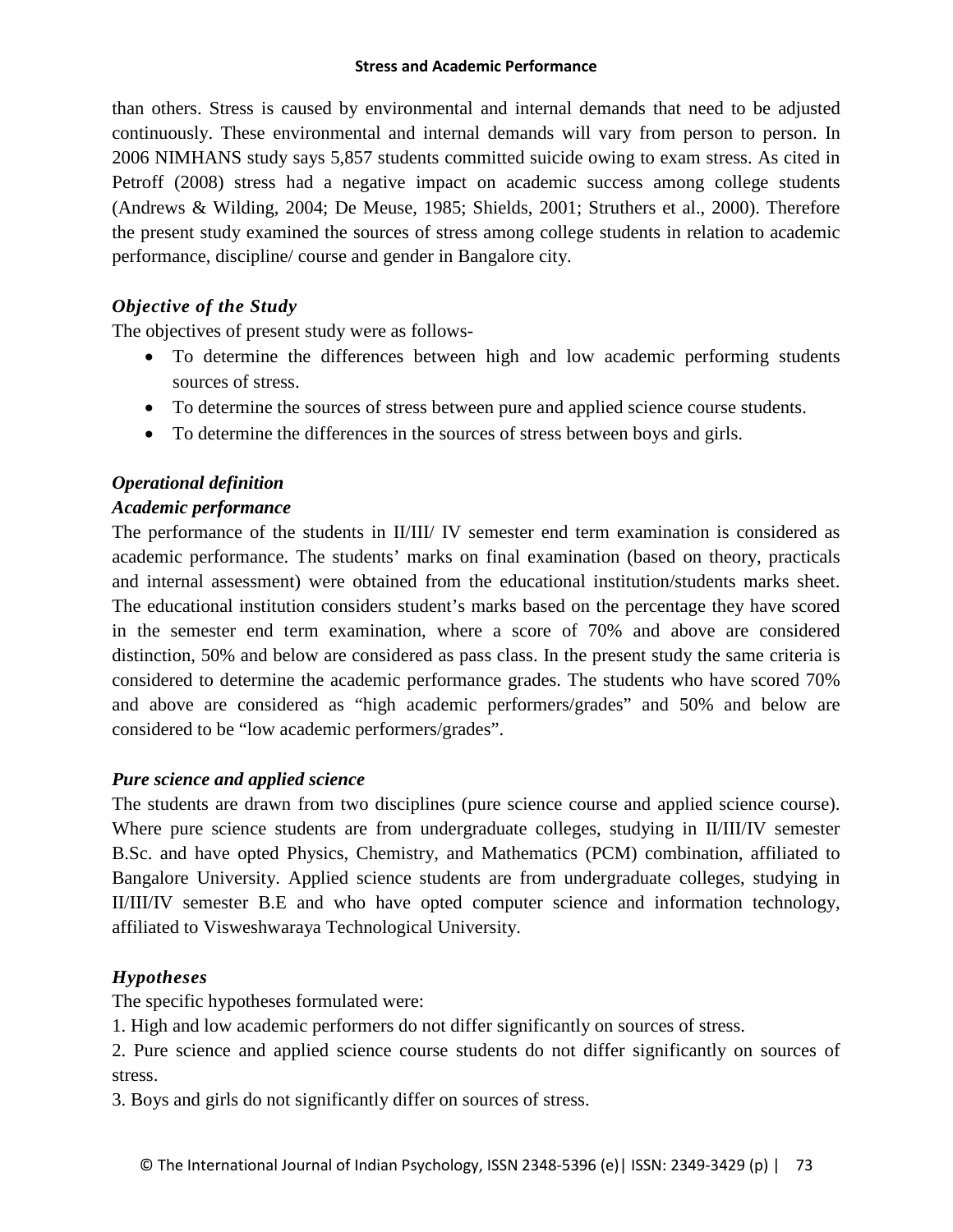## **METHOD**

### *Participants*

Participants comprised of 656 college students aged between 19-23 years. Three science undergraduate colleges and five engineering colleges in Bangalore city were considered for the present study. Among these participants, 48% were from pure science course and 52% were from applied science course. Boys constituted 47% and girls 53%. High academic performers constituted 38%, and low academic performers made up 22% of the total number of participants.

## *Tools*

The tool used for the study was stressful life events inventory (Student form), Rao (1986). It was open ended and consisted of 56 discrete events covering seven different areas of stress (Educational, heterosexual, family, financial, health, bereavement, and miscellaneous stress). Dimensions of desirability (positive, neutral and negative) and controllability (within and beyond control) were measured. The distress for each item experienced was rated on a 5 point scale from no distress (0) to severe distress (5). The reliability of the test using Cronbach's alpha was 0.75. This scale was developed for college students in Indian context.

## *Socio Demographic Profile*

The data sheet was prepared to elicit information relevant to the study – age, education, gender, class, college and family income – from the respondent.

### *Procedure*

The researcher obtained the permission from the educational institution to collect the data from the students. Participants were recruited by class as a unit and groups of 35-40 students filled out the questionnaires. Prior to responding to the questionnaires, the consent form was filled and an interactive orientation briefing was organized with students regarding the purpose of the study and the need to answer all the questions frankly.

## **RESULTS AND DISCUSSION**

The present study investigated the sources of stress among pure and applied science course students (course differences), academic performance (high, average and low) and gender differences. Total fifty six stressors, divided into educational, heterosexual, family, financial, health, bereavement and miscellaneous were assessed in the current study. The responses of the students were analyzed to meet the objectives of the study. Descriptive statistics, Mann-Whitney U, and Kruskal Wallis tests were used to analyze the results.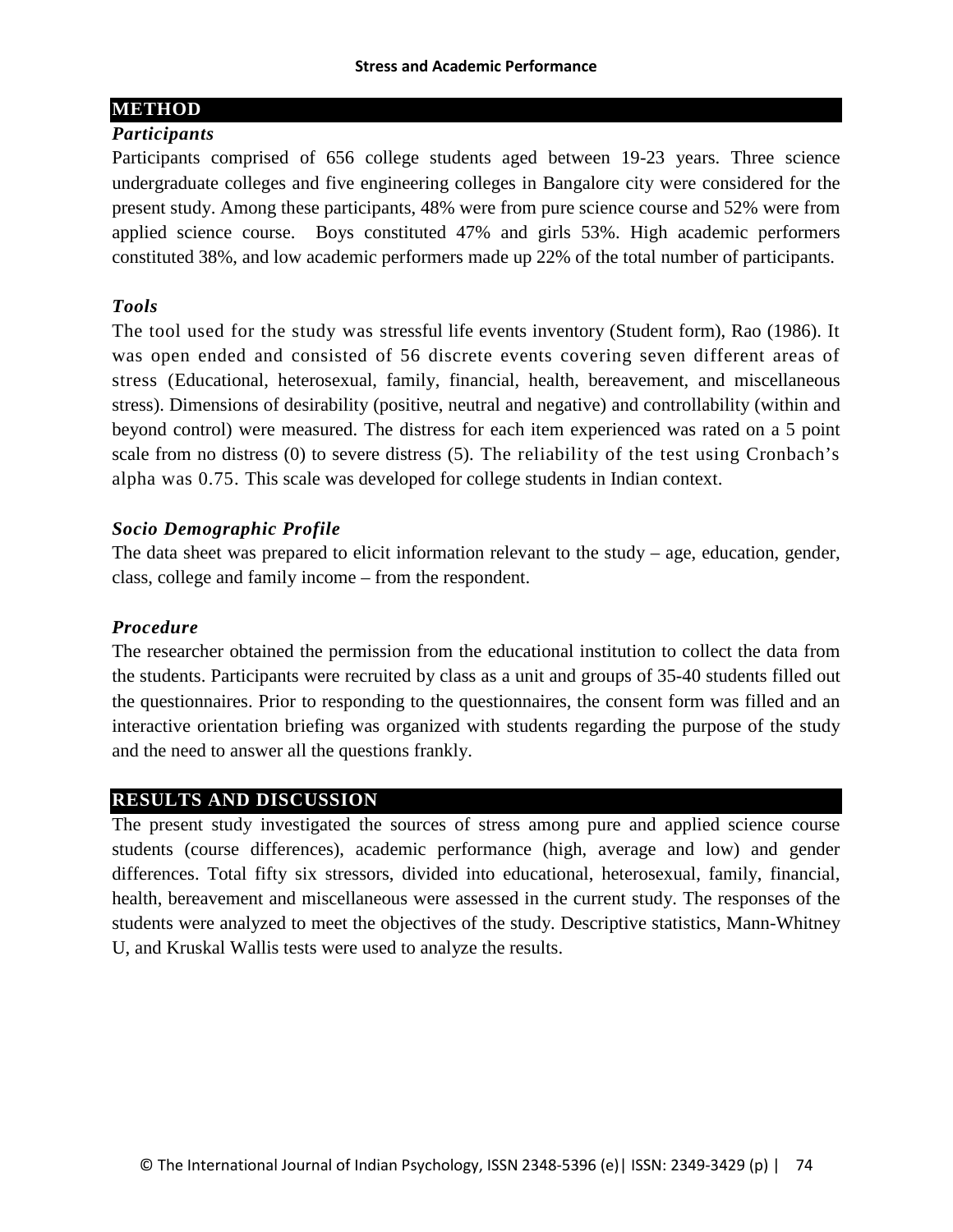



Graph 1 shows the results on different sources of stress among college students. The graph shows that the overall/total and educational stressor was reported as important source of stress. The mean total stress score among applied science discipline is 7.12 and pure science is 6.36, the overall stress score is 6.75, therefore it can be said that applied science/engineering students reported experiencing more stress as compared to their counterparts.

In the current study, appearing for examination, failing in examination, change of teacher was reported as important educational /academic stressor. As cited in Elias et al., 2011, Past research has also found sitting for examinations as a source of stress for students (Fan &Wang, 2001; Li & Lin, 2003), Brake in friendship, beginning a serious relationship was reported more under heterosexual stressor, changing house, family member leaving the house, mother started working was an important source of stress under family, borrowing the money, loosing important personal belonging was reported more under financial stressor, illness in the close family member, minor physical illness requiring few days off from college was reported as an source of health stressor, death of relative and pet was more under bereavement stressor, under miscellaneous stressor taking alcohol and smoking was reported as a source of stressor.

Zawawi et al., (2012) cites that stress are commonly noted among university students (Towbes & Cohen, 1996) as they are required to juggle many things at the same time including maintaining good results and adjusting to the new social environment. Towards the end of their study, other issues such as the need to land on good jobs adds to the existing ones, creating a higher level of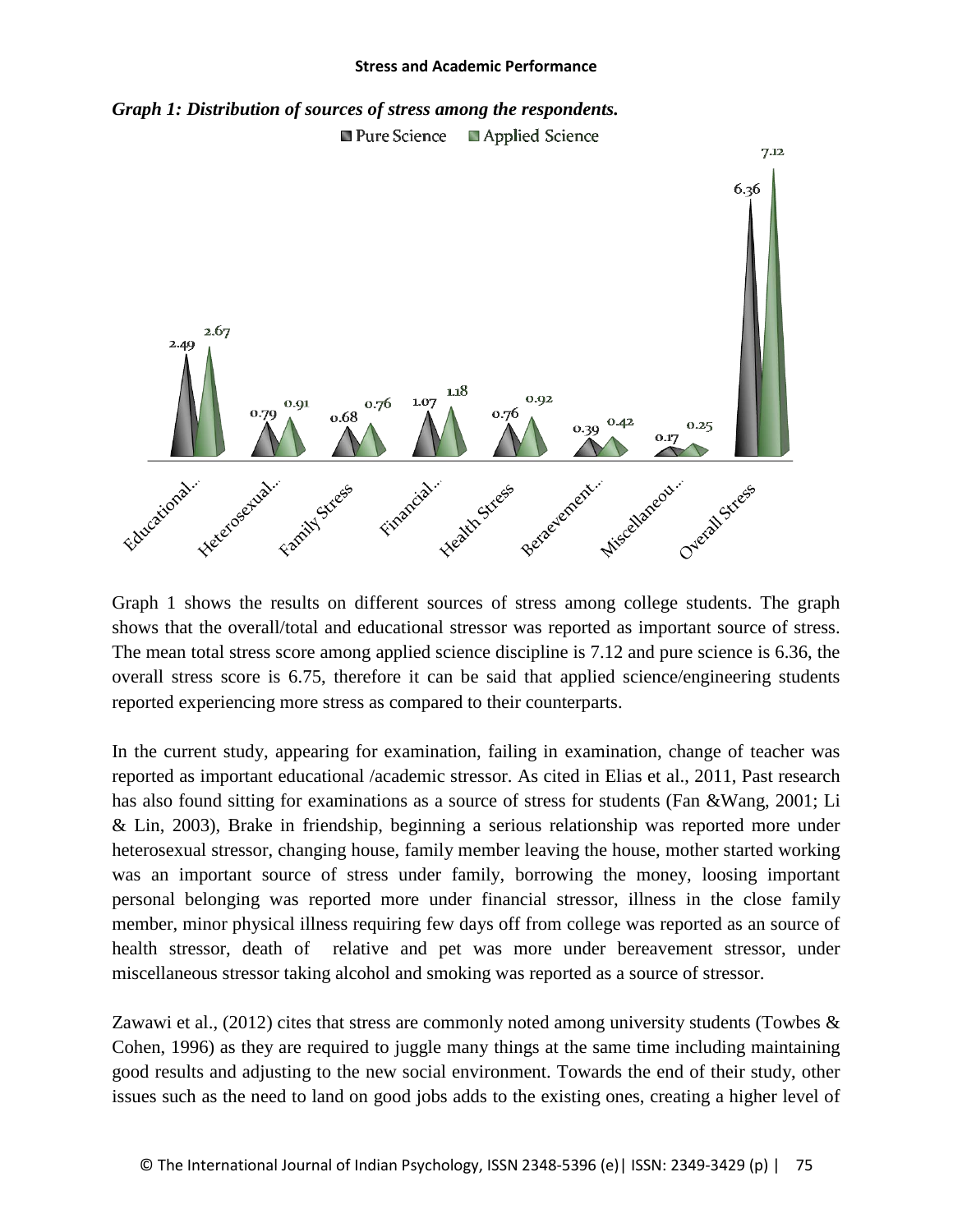stress (D'Zurilla & Sheedy, 1991). In general, students reported more stress in educational stress and overall/total stress. As cited in Pfeiffer (2001), there have been many studies (Schafer, 1996; Fisher, 1994; Altmaier, 1983; Greenberg & Valletutti, 1980), which have reported strong relationship between stress and college students. Abouserie, (1994); Kohn & Frazer, (1986) report that students experience academic stress predictably, with the greatest sources of academic stress being found in taking and studying for exams and with respect to grade competition and the large amount of content to master in a small amount of time. According to Essandoh, (1995) Psychological distress is reported especially among those who fail to succeed academically. (Cited in Misra et al., 2004). University provides students' tertiary education and psychosocial development (Tao et. al, 2000). Besides pursuing knowledge in university, a student also gets to socialize with different kinds of people and undergo psychological development. Studies show that entering university may bring strain or stress (Gall, Evans, & Bellerose, 2000). This is because university students face a changing education system, lifestyle, and social environment. University students need to reach certain levels of academic achievement to graduate. The academic achievement is determined by their performance during classroom activities, assignments, presentations and examinations (Ong, Bessie, & Cheong, 2009). This means that they are evaluated throughout the semester. (Cited in Elias et al., 2011).

# *Testing of Hypothesis 1*

High and low academic performing students do not significantly differ on sources of stress. To test the significance difference in sources of stress among high and low academic performing students, Kruskal Wallis test was computed. The results are presented in Table 1.

| <b>of</b><br><b>Sources</b> | <b>Academic performers</b> | P value         |                  |             |
|-----------------------------|----------------------------|-----------------|------------------|-------------|
| <b>stress</b>               | <b>High</b>                | $Low (N=141)$   | <b>Chi Value</b> |             |
|                             |                            | $Mean \pm SD$   |                  |             |
| Educational                 | $2.33 \pm 1.57$            | $3.06 \pm 1.37$ | 30.92            | $<0.000**$  |
| Heterosexual                | $0.84 \pm 1.20$            | $0.98 \pm 1.36$ | 1.085            | 0.581       |
| Family                      | $0.71 \pm 1.28$            | $0.88 \pm 1.09$ | 7.274            | $0.026*$    |
| Financial                   | $1.10 \pm 1.29$            | $1.32 \pm 1.31$ | 5.556            | 0.062       |
| Health                      | $0.89 \pm 1.16$            | $0.93 \pm 1.15$ | 4.356            | 0.113       |
| <b>Bereavement</b>          | $0.65 \pm 0.04$            | $0.51 \pm 0.80$ | 1.931            | 0.381       |
| Miscellaneous               | $0.16 \pm 0.43$            | $0.33 \pm 0.62$ | 13.022           | $< 0.001**$ |
| Total                       | $6.40{\pm}5.00$            | $8.03 \pm 4.74$ | 19.031           | $<0.001**$  |

*Table 1 Shows Descriptive statistics and Kruskal Wallis test values on different sources of stress between high and low academic performing students.*

\*<.005 (significant at 0.05)  $*$   $*$  p<.001 (Significant at 0.01)

The chi square values clearly indicate that the sources of stress differ significantly between high and low academic performing students. Therefore, the null hypothesis is rejected and alternate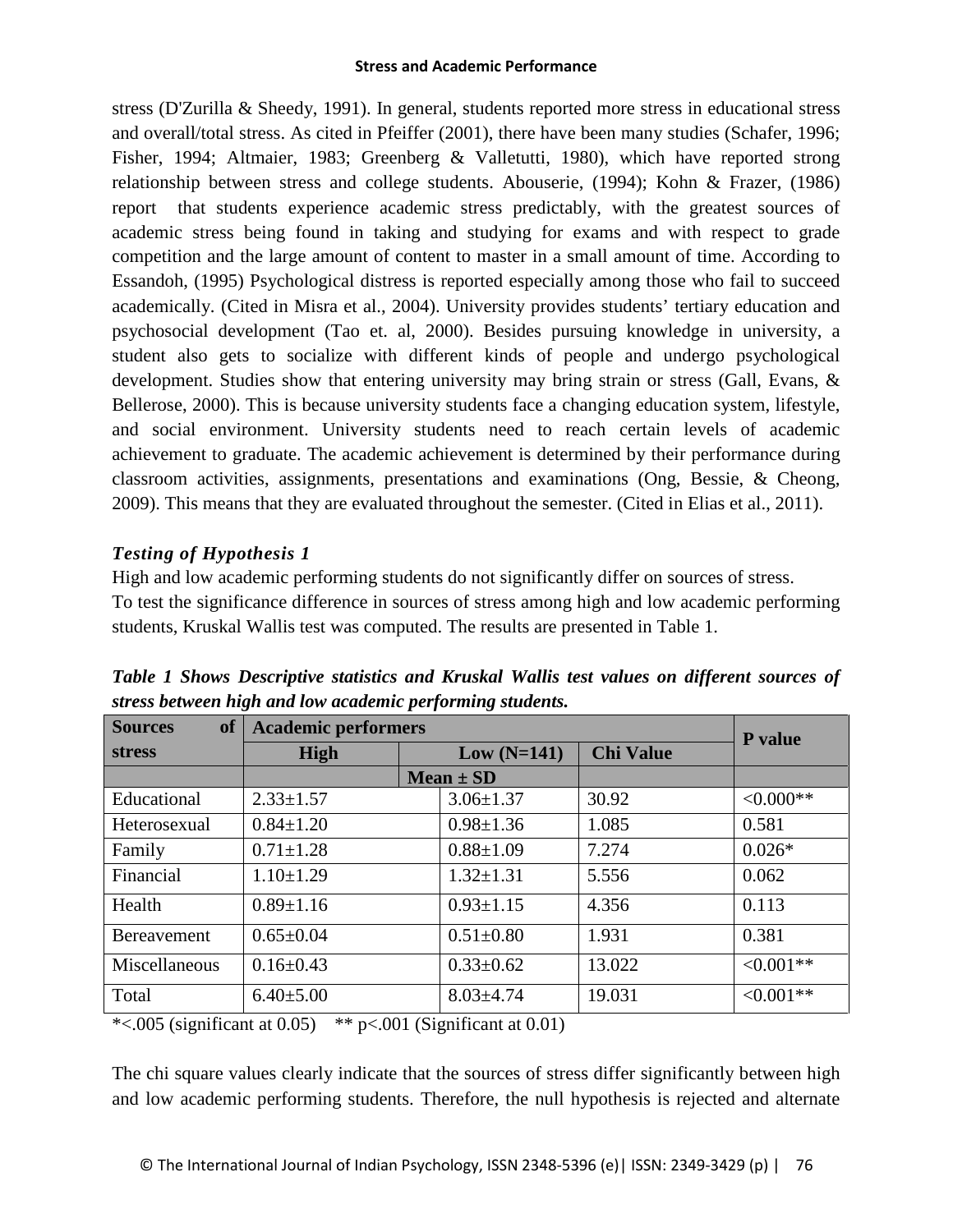hypothesis is accepted, which states that there is a significant difference in educational, family, miscellaneous and overall sources of stress between high and low academic performing students. This finding is in line with the past researches (Elias et al., 2011; Choi, Abbott, Arthur & Hill, 2007; Rafidah, Azizah & Noraini, 2007). Bennett (2003) reported that stress is significantly correlated with poor academic performance. (Cited in Elias et al., 2011). Studies have found that exams, exam results, and studying for exams were among the highest causes of stress in students (Parisi 2011). Struthers and colleagues, as cited in Petroff (2008) found that stress inversely predicted course grades at the end of the academic year. High stress levels are associated with low academic achievement (Andrews & Wilding, 2004; Chemers et al., 2001). It is found that stress affects students' academic achievement (Elliot et al., 2005; Choi, Abbott, Arthur & Hill, 2007; Talib & Rehman ,2012). Students complained of feeling stressed academically when it comes to facing exams and grade competition and having too much information to study yet insufficient time to master the knowledge (Carveth, Gesse & Moss, 1996). Kumari & Gartia (2012) found a positive correlation between stress and academic achievement. Kauts & Sharma (2009) found in their study that low-stress students performed better than high-stress students, meaning thereby that stress affects the students' performance. Stress is related to academic achievement (Bentley et al., 1980)

# *Testing of Hypothesis 2*

Pure science and applied science course students do not differ significantly on sources of stress. To explore the significance of differences on sources of stress among pure science and applied science course students Mann Whitney U test was computed and the results are presented in Table 2.

|                          | <b>Course / Discipline</b>                        | P value         |           |
|--------------------------|---------------------------------------------------|-----------------|-----------|
| <b>Sources of stress</b> | Pure science (N=339)<br>Applied science $(N=317)$ |                 |           |
|                          | $Mean \pm SD$                                     |                 |           |
| Educational              | $2.49 \pm 1.40$                                   | $2.67 \pm 1.57$ | 0.257     |
| Heterosexual             | $0.79 \pm 1.17$                                   | $0.91 \pm 1.25$ | 0.132     |
| Family                   | $0.68 \pm 1.16$                                   | $0.76 \pm 1.18$ | 0.208     |
| Financial                | $1.07 \pm 1.34$                                   | $1.18 \pm 1.27$ | 0.088     |
| Health                   | $0.76 \pm 1.12$                                   | $0.92 \pm 1.19$ | $0.041**$ |
| Bereavement              | $0.39 \pm 0.67$                                   | $0.42 \pm 0.69$ | 0.573     |
| Miscellaneous            | $0.17 \pm 0.49$                                   | $0.25 \pm 0.61$ | 0.063     |
| Total                    | $6.36{\pm}4.91$                                   | $7.12{\pm}4.99$ | $0.018**$ |

*Table 2 Shows Descriptive statistics and Mann Whitney U test on sources of stress among pure and applied science course students.*

\*\* p<.001 (Significant)

Table 2 shows the results of two groups who opted for two different courses (Pure and applied.) with regard to sources of stress. The results indicate a statistically significance difference in health and overall stress among pure science and applied science course students. It can be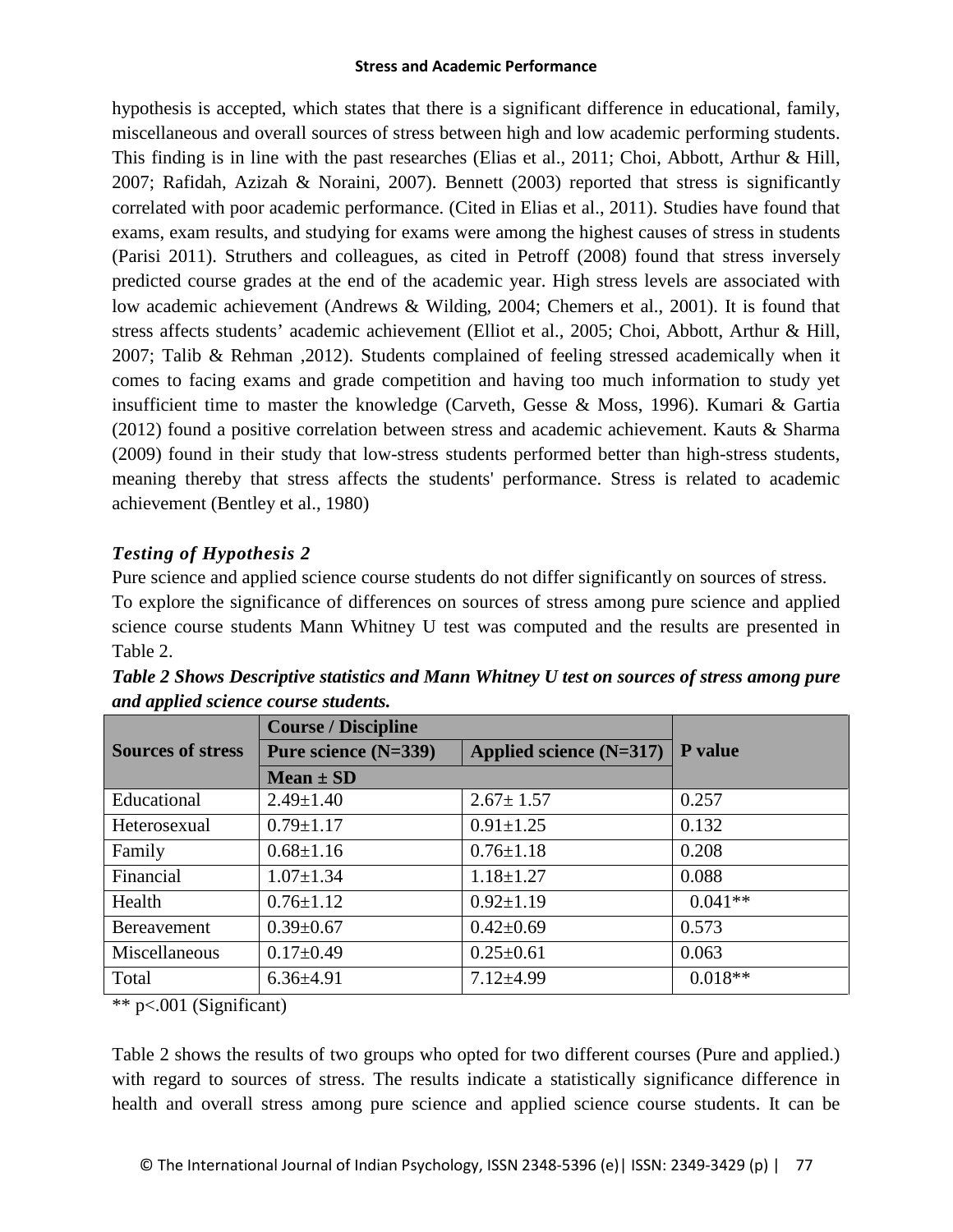inferred that applied science course students experience more stress compared to pure science course students. Hence we reject the null hypothesis and accept the alternate hypothesis which states pure science and applied science course students differ significantly in sources of stress. The findings of this study are in consonance with the study conducted by Singh  $\&$  Singh (2008). Womble (2003) in his study cites health-related factors like, nutrition, and amounts of sleep were found to have a great influence on students (Trockel et al, 2000). Stress associated with academic activities has been linked to various negative outcomes such as poor health (Greenberger, 1981; Lesko & Summerfield, 1989), depression (Aldwin &Greenberger, 1987), and poor academic performance (Clark & Rieker, 1986; Linn & Zeppa, 1984). For example, Lesko and Summerfield (1989) found a significant positive correlation between the incidence of illness and the number of exams and assignments. Similarly, Aldwin & Greenberger (1987) found that perceived academic stress was related to anxiety and depression in college students. (cited in Kamarudin et al., 2009). But Bataineh (2013) in his study found that there were no significant differences in academic stress among students with different, level of study and specializations.

# *Testing of Hypothesis 3*

Boys and girls do not significantly differ on sources of stress.

To explore the significance difference between gender and sources of stress, Mann Whitney U test was computed and the results are presented in Table 3.

| Table 3 Descriptive and Mann Whitney U test scores for sources of stress between boys and |  |  |  |  |  |
|-------------------------------------------------------------------------------------------|--|--|--|--|--|
| girls.                                                                                    |  |  |  |  |  |

| Sources of stress | Boys $(N=305)$<br>Girls $(N=351)$ |                 |           |  |
|-------------------|-----------------------------------|-----------------|-----------|--|
|                   | Mean $\pm$ SD                     | p value         |           |  |
| Educational       | $2.97 \pm 1.54$                   | $2.24 \pm 1.36$ | $0.000**$ |  |
| Heterosexual      | $1.06 \pm 1.37$                   | $0.68 \pm 1.03$ | $0.001**$ |  |
| Family            | $0.84 \pm 1.24$                   | $0.62 \pm 1.10$ | $0.001**$ |  |
| Financial         | $1.35 \pm 1.38$                   | $0.94 \pm 1.20$ | $0.000**$ |  |
| Health            | $0.91 \pm 1.24$                   | $0.79 \pm 1.07$ | 0.402     |  |
| Bereavement       | $0.45 \pm 0.75$                   | $0.37 \pm 0.62$ | 0.427     |  |
| Miscellaneous     | $0.39 \pm 0.74$                   | $0.06 \pm 0.24$ | $0.000**$ |  |
| Total             | $7.96 \pm 5.49$                   | $5.70 \pm 4.18$ | $0.000**$ |  |

\*\* p<.001 (Significant)

The results reveal that there is a significant difference in sources of stress among boys and girls. A similar trend of conflicting results has been found with investigation of stress and gender differences. Misra et al., 2004; Roddenberry, 2007; Acharya (2003) reported a significant gender difference in terms of stress. As cited in Petroff (2008) Dusselier and colleagues indicated that females perceived more stress than males and that personal behaviors and relationship conflicts contributed to stress. Sulaiman et al*.* (2009) found in their study that "female students have different stress compared to the male students. Gentley et al. (2007), results suggest that significant gender differences exist in the experience of stress (as cited in Calaguas 2011).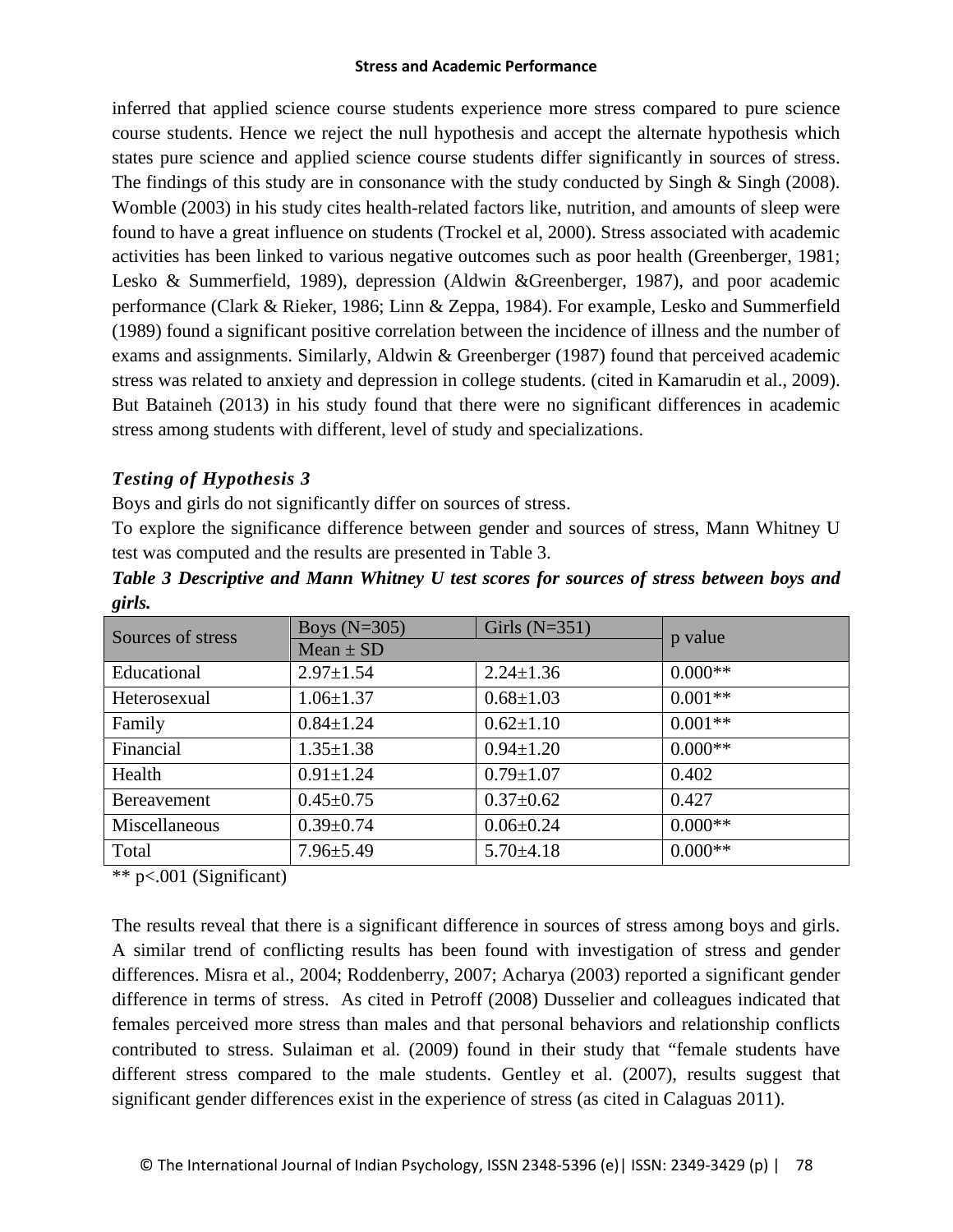## **CONCLUSION**

The most frequently occurring stressor was related to educational and overall/total domain. The findings of the present study indicate that High and low academic performing students differed significantly on educational, family, miscellaneous and overall sources of stress. Pure and applied science course students differ significantly on health and overall sources of stress. Gender differs on sources of stress. There is a need to address these stressors by education institution as well as by psychologists. As cited in Priya & Bisen (2012) the amount of stress experienced may be influenced by the individual's ability to effectively cope with stressful events and situations (D'Zurilla & Sheedy, 1991). If stress is not dealt effectively, feelings of loneliness and nervousness, as well as sleeplessness and excessive worrying may result. It is important that stress intervention programs be designed to address stress of college students. However, in order to design an effective intervention, the stressors specific to college students must be determined (Wright, 1967). Therefore students should be helped with different strategies to improve their ability to cope with a demanding course system and also there is a need to bring a change in the course and also evaluation system in the education scenario. Also coping strategies, that is, dealing with one's own thoughts and feelings, can be facilitated by accessible professional and peer counseling, student support groups, and adequate faculty advising.

### **IMPLICATIONS**

Stress is necessary to challenge students to learn. Approaches are needed that reduce the negative aspects of stress (distress) which lessen students' learning and performance. The key to reducing distress is providing students with a feeling of control over their education, information about what to expect, and feedback regarding what can be done to improve their performance. Students who do not feel helpless will adopt their own coping strategies. There are several interventions that can be used to cope with stress. There are varieties of coping skills that can be introduced to help students cope with stress. In order for students to eliminate the negative stress that they have, they need to identify the source of the stressor(s). The coping skills that are selected by the student need to be techniques that fit their personal needs. "The widespread prevalence and negative impact of stress on students necessitates the development of effective, efficient programs for stress management" (Altmaier, 1983). (Cited in Pfeiffer, 2001). Brown (1992) offers even more specific suggestions to counselors and university staff for helping students reduce their levels of stress: teach students that stress can be more manageable if it is distributed across the semester, engage students in solving stress by examining which situations have been stressful for them in the past, help students deal with the everyday problems of time management that lead them to procrastinate, and help students develop and maintain the motivation and appropriate behavior to reach long-term goals. (Cited in Dwyer et al., 2001).

## **LIMITATIONS OF THE STUDY**

This study has some limitations that merit consideration. Namely,

1. The population is limited to pure and applied science course students in Bangalore city.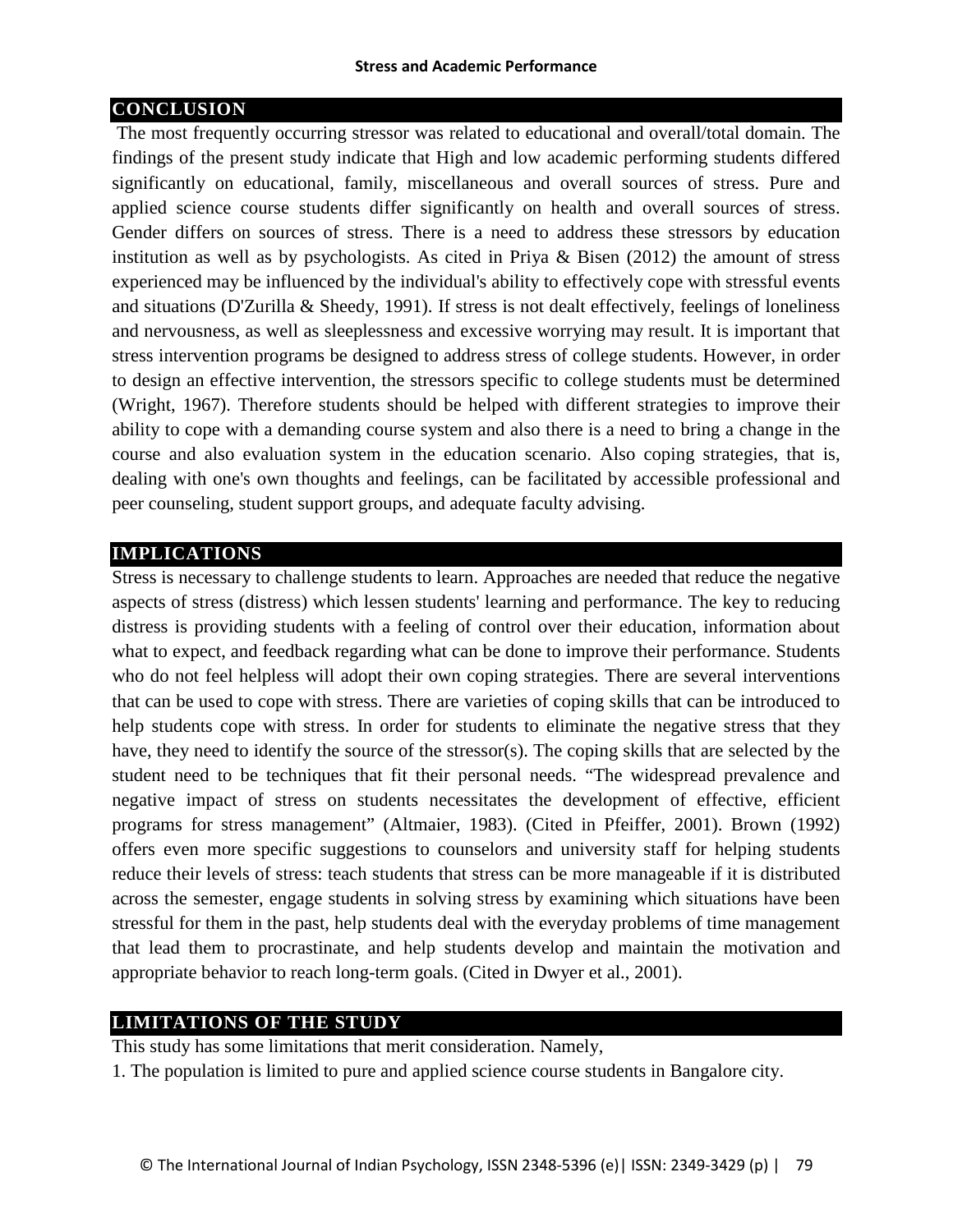- 2. The participants in this study were from middle to upper-middle class and upper class backgrounds residing in urban environment. Therefore these results can be generalized to similar population only.
- 3. Only quantitative method is utilized.

## **REFERENCES:**

Acharya S (2003) "*Factors affecting stress among Indian dental students*", Journal of Dental Education Oct; 67(10):1140-8.

Retrieved from http://www.ncbi.nlm.nih.gov/pubmed/14587679

Bataineh MZ (2013) "Academic stress among undergraduate students: the case of education faculty at king saud university", International Interdisciplinary Journal of Education, Volume 2, Issue 1. Retrieved from http://www.iijoe.org/v2/IIJOE\_05\_01\_02\_2013.pdf

Bentley, Anderson et al., (1980) *"Stress Correlates and Academic Achievement",* 

Retrieved from

http://www.eric.ed.gov/ERICWebPortal/search/detailmini.jsp?\_nfpb=true&\_&ERICExtS earch\_SearchValue\_0=ED208278&ERICExtSearch\_SearchType\_0=no&accno=ED2082 78

- Calaguas GM (2011) "*College Academic Stress: Differences along Gender Lines"*, Journal of Social and Development Sciences Vol. 1, No. 5, pp. 194-201. Retrieved from http://www.ifrnd.org/JSDS/1(5)%20June%202011/College\_Academic%20Stress.pdf
- Dwyer AL & Cummings AL (2001) *"Stress, Self-Efficacy, Social Support, and Coping Strategies in University Students*" Canadian Journal of Counseling, 2001, Vol. 35:3. Retrieved from

http://www.google.co.in/url?sa=t&rct=j&q=&esrc=s&frm=1&source=web&cd=1&sqi=2 &ved=0CDMQFjAA&url=http%3A%2F%2Fcjcrcc.ucalgary.ca%2Fcjc%2Findex.php%2 Frcc%2Farticle%2Fdownload%2F189%2F430&ei=1st4Ua2bKoPxrQeogYGYDQ&usg= AFQjCNF8NalPX9CjC7pEGh9kKPG7boUlfg

Elias H, Ping WS & Abdullah MC (2011) "*Stress and Academic Achievement among Undergraduate Students in Universiti Putra Malaysia"*, Procedia - Social and Behavioral Sciences 29 (2011) 646 – 655. Retrieved from http://www.sciencedirect.com/science/article/pii/S1877042811027492 or http://ac.elscdn.com/S1877042811027492/1-s2.0-S1877042811027492-main.pdf?\_tid=043414b0 b190-11e2-b600-

00000aab0f01&acdnat=1367324468\_45e6e79a6b7e012e7b14889a52544c6c

Kauts A & Sharma N (2009) "*Effect of yoga on academic performance in relation to stress*", Retrieved from

http://www.ijoy.org.in/article.asp?issn=0973-

6131;year=2009;volume=2;issue=1;spage=39;epage=43;aulast=Kauts

Kamarudin R, Aris A, Ibrahim NA (2009) "Stress and academic performance: a study among pre-science students in uitm negeri sembilan", Conference on scientific social research.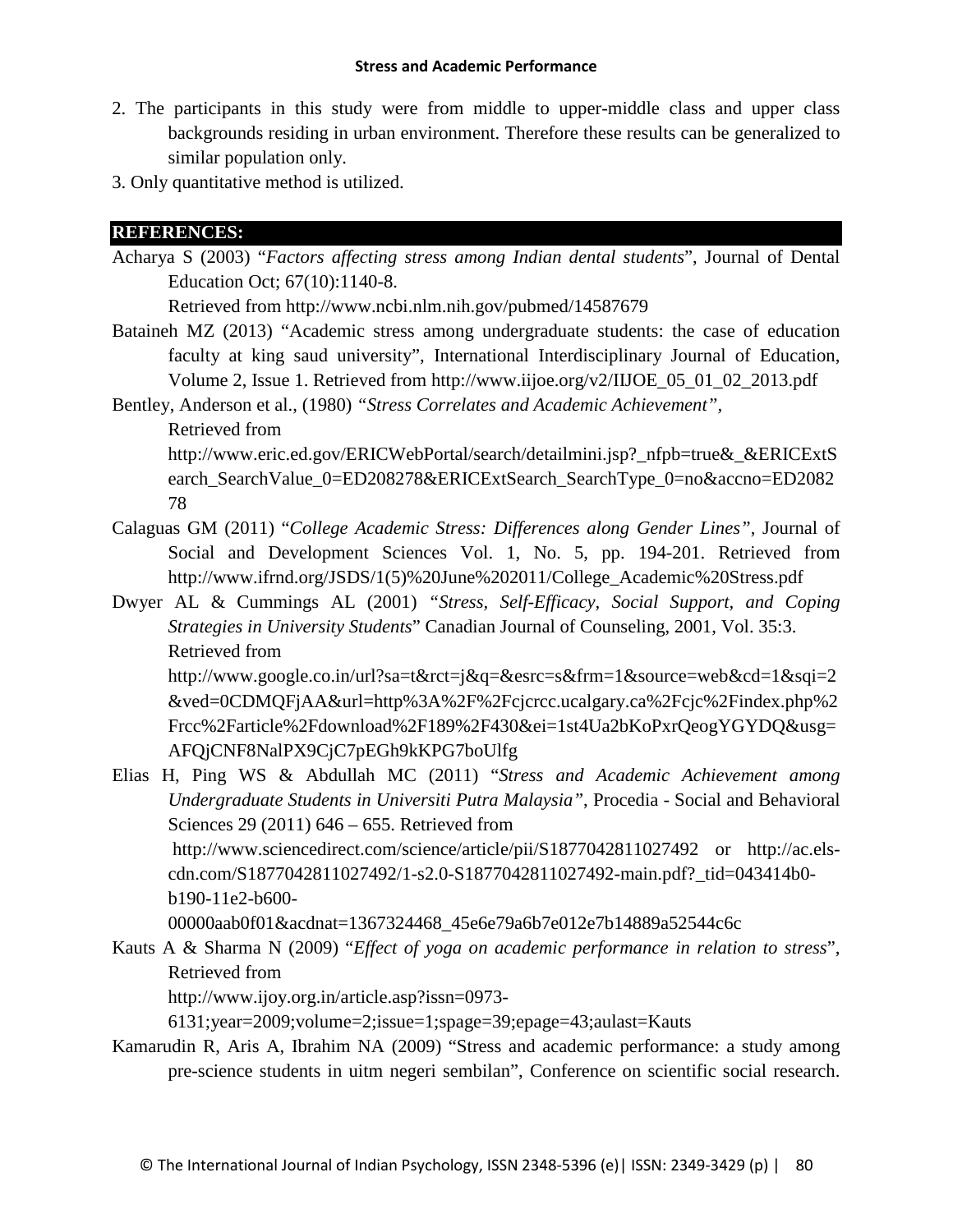Retrieved from http://www.scribd.com/doc/13414586/stress-and-academic-performancea-study-among-prescience-students-in-uitm-negeri-sembilan.

Kumari R & Gartia R (2012) *"Relationship between stress and academic achievement of senior secondary school students",* Asian Journal of Multidimensional Research Vol.1 Issue 3, August 2012, ISSN 2278-4853. Retrieved from http://www.tarj.in/images/download/ajmr/AJMR%20%20AUGUST%202012%20PAPE RS%20%20PDF/AJMR%20AUGUST%202012%20PAPERS%20PDF/8.13,%20Radhak

anta%20Gartia.pdf

- Misra R & Castillo LG (2004) "*Academic Stress among College Students: Comparison of American and International Students*" International Journal of Stress Management Vol. 11, No. 2, 132–148 DOI: 10.1037/1072-5245.11.2.132.Retrieved from http://people.cehd.tamu.edu/~lcastillo/publications/international\_stress.pdf.
- Parisi M (2011) *"The relationship between stress and self-esteem in student athletes versus nonathletes" .*Masters dissertation*,* UMI Number: 1495134*,* Retrieved from http://gradworks.umi.com/1495134.pdf
- Pfeiffer D (2001) "*Academic and environmental stress among undergraduate and graduate college students: a literature review*", Research paper, Retrieved from http://www2.uwstout.edu/content/lib/thesis/2001/2001pfeifferd.pdf.
- Petroff L L (2008) "*Stress, Adult Attachment, and Academic Success among Community College Students"* Theses and Dissertations from the College of Education and Human Sciences. Retrieved form http://www.jiaap.org/Default.aspx
- Priya & Bisen V (2012) "*An Assessment of Stress among M.B.A. Students: A study of Selected Colleges of G.B.T.U. in Lucknow (India)"* International Journal of Business and Management Tomorrow Vol. 2 No. 2. Retrieved from http://www.ijbmt.com/issue/195.pdf.
- Rafidah K , Azizah A, Norzaidi MD, Salwani MI, Noraini I (2009) "*Stress and academic performance: Empirical evidence from University students"*, Academy of Educational leadership journal, Volume 13, Number 1. Retrieved from http://www.ijsre.com/Vol,%202\_1\_-Rafidah,%20et%20al.pdf.
- Roddenberry AC (2007) *"Locus of control and self-efficacy: potential mediators of stress, illness, and utilization of health services in college students",* Doctoral thesis. Retrieved from http://etd.fcla.edu/CF/CFE0001831/Roddenberry\_Angela\_C\_200712\_PhD.pdf
- Rucker J (2012) *"The Relationship between Motivation, Perceived Stress and Academic Achievement in Students"* Retrieved from

http://essay.utwente.nl/62412/1/R%C3%BCcker, \_J.C.\_-\_s1009699\_ (verslag) pdf.

- Sahoo S & Khess CR (2010) "*Prevalence of depression, anxiety, and stress among young male adults in India: a dimensional and categorical diagnoses-based study".* Retrieved from http://www.ncbi.nlm.nih.gov/pubmed/21135643.
- Singh A & Singh S (2008) *"Stress and adjustment among Professional and Non professional students"* Industrial psychiatric journal 17(1), 26-27. Retrieved from